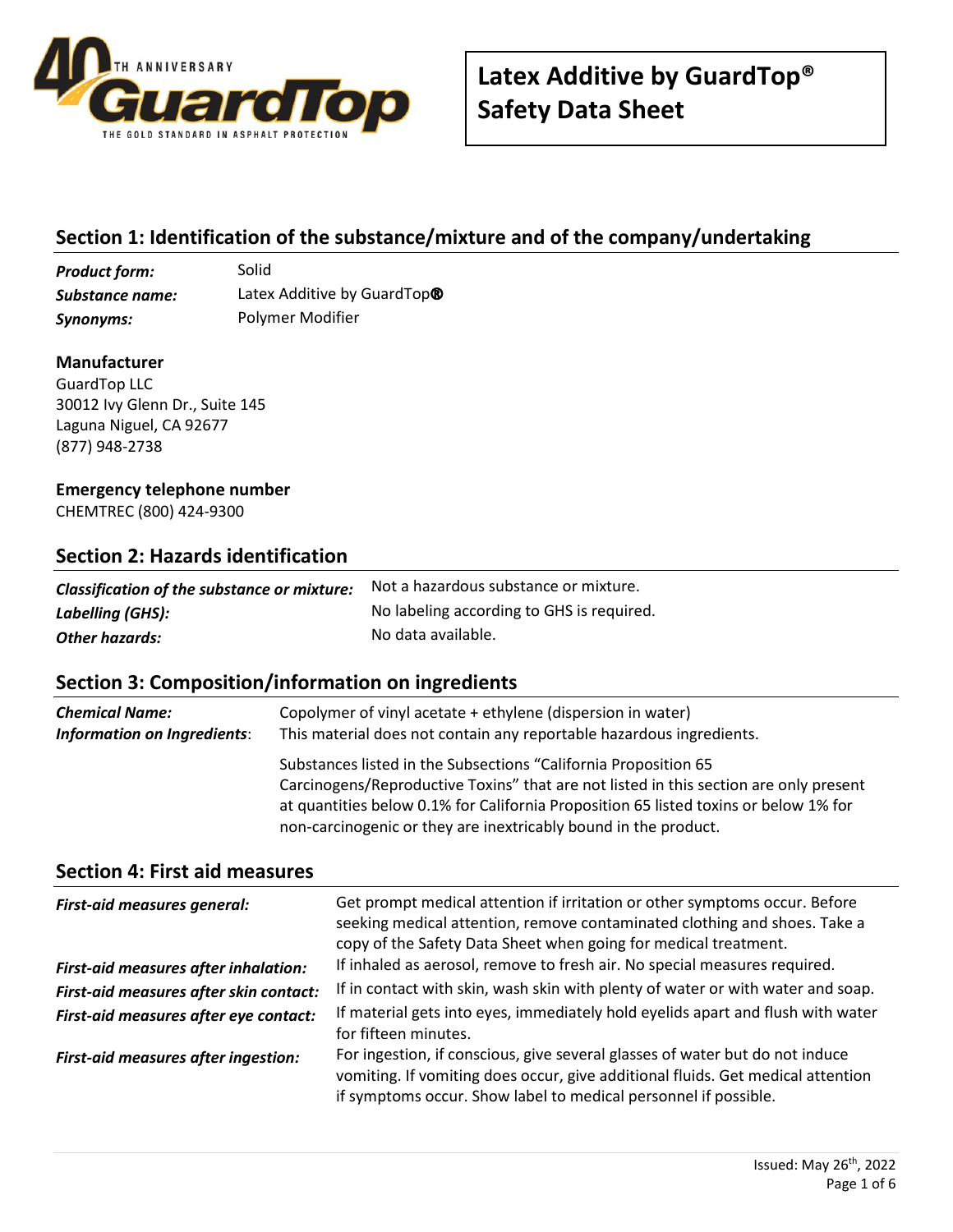

| <b>Section 5: Firefighting measures</b>                                                                                |                                                                                                                                                                              |
|------------------------------------------------------------------------------------------------------------------------|------------------------------------------------------------------------------------------------------------------------------------------------------------------------------|
| <b>Flammable Properties:</b>                                                                                           | This product does not meet the definition of a flammable product. Dried<br>material is combustible. This material does not present any unusual fire or<br>explosion hazards. |
| <b>Extinguishing media</b>                                                                                             |                                                                                                                                                                              |
| Suitable extinguishing media:                                                                                          | Use water fog, dry chemical, carbon dioxide or foam for fighting fires<br>involving this material. Water may be used to cool tanks and structures<br>adjacent to the fire.   |
| Unsuitable extinguishing media:                                                                                        | Not applicable.                                                                                                                                                              |
| Special exposure hazards arising from<br>the substance or preparation itself,<br>combustion products, resulting gases: | At low oxygen level, acetic acid.                                                                                                                                            |
| <b>Advice for firefighters</b><br><b>Firefighting procedures:</b>                                                      | Fire fighters should wear full protective clothing including a self-contained<br>breathing apparatus.                                                                        |

## **Section 6: Accidental release measures**

### **Personal precautions, protective equipment and emergency procedures**

*General measures:* Clean up spills immediately using appropriate personal protective equipment, if material is released, indicate risk of slipping.

#### **Containment:**

Prevent material from entering sewers or surface waters. Contain any fluid using earth or other suitable material. Spills of material which could reach surface waters must be reported to the United States Coast Guard National Response Center.

#### **Methods for clean up:**

Take up mechanically and dispose of according to local/state/federal regulations. For small amounts, absorb with a liquid binding material such as diatomaceous earth and dispose of according to local/state/federal regulations. Contain larger amounts and pump up into suitable containers. Clean up with plenty of water. Dispose of cleansing water in accordance with local/state/federal regulations.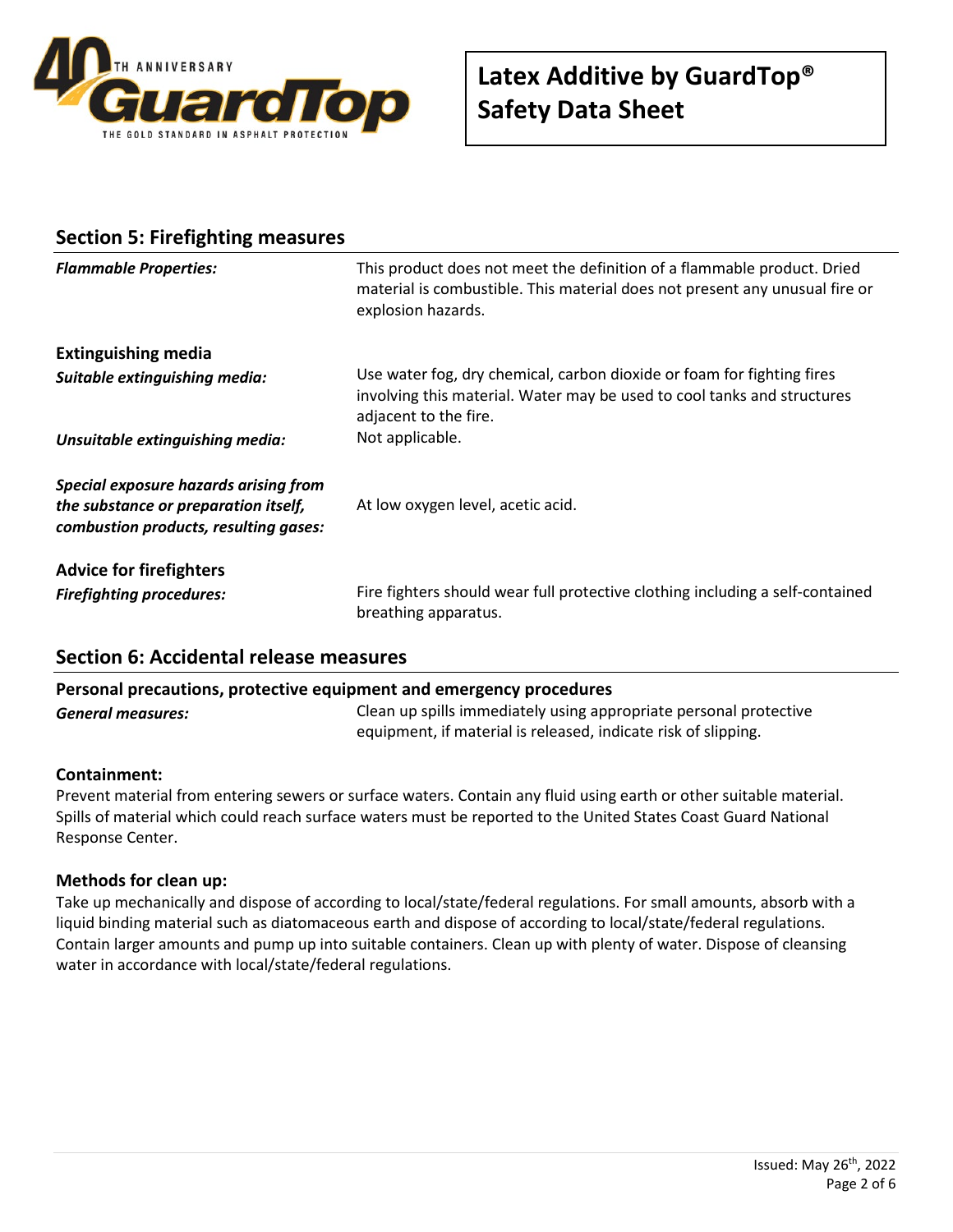

### **Section 7: Handling and storage**

## **Precautions for safe handling: Precautions for safe handling:** Avoid exposure by technical measures or personal protective equipment. Spilled substances increase risk of slipping. No special precautions against fire and explosion are required. Use good hygiene measures: wash exposed areas with mild soap and water before eating, drinking or smoking and again when leaving work. **Storage conditions: Protect against frost. Minimum temperature allowed during storage and** transportation is 0 degrees C or 32 degrees F.

## **Section 8: Exposure controls/personal protection**

| <b>Engineering Controls:</b>                | required.                                                                                                                                                                                                                                          | Good general ventilation is recommended. No special ventilation is         |
|---------------------------------------------|----------------------------------------------------------------------------------------------------------------------------------------------------------------------------------------------------------------------------------------------------|----------------------------------------------------------------------------|
| <b>Eye/Face Protection Requirements:</b>    |                                                                                                                                                                                                                                                    | Where contact with this material is likely, eye protection is recommended. |
| <b>Skin Protection Requirements:</b>        | Any liquid-tight rubber or vinyl gloves. Additional skin protection, such as<br>SARANEX coated Tyvek apron, over-sleeves, lab coat, coveralls or protective<br>suit should be worn if splashing could occur. Provide safety shower and<br>eyewash. |                                                                            |
| <b>Respiratory Protection Requirements:</b> | Respiratory protection is not normally required.                                                                                                                                                                                                   |                                                                            |
| <b>General Hygiene Considerations:</b>      | When using, do not smoke. Avoid contact with eyes, avoid contact with<br>skin. Keep away from food and drink. Wash thoroughly after handling.                                                                                                      |                                                                            |
| <b>Exposure Guidelines</b>                  |                                                                                                                                                                                                                                                    |                                                                            |
| Components:                                 | Limit Value:                                                                                                                                                                                                                                       |                                                                            |
| CAS #108-05-4 Vinyl Acetate                 | <b>ACGIH TWA</b>                                                                                                                                                                                                                                   | 10.0 PPM                                                                   |
|                                             | <b>STEL</b>                                                                                                                                                                                                                                        | 15 PPM                                                                     |

Carcinogenicity: A3 (ACGIH)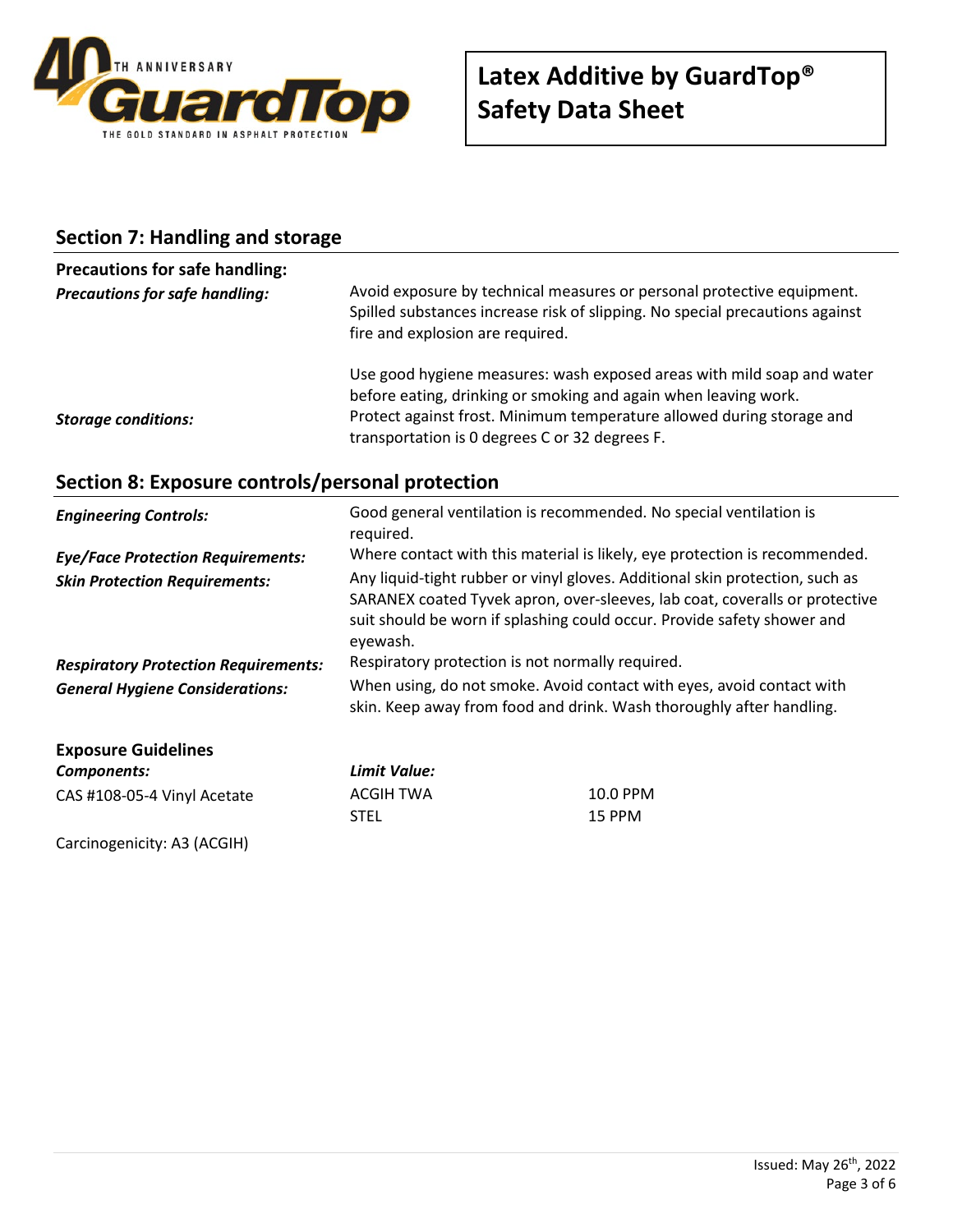

# **Section 9: Physical and chemical properties**

# **Information on basic physical and chemical properties** *Physical state:* Liquid *Appearance:* White **Odor:** Slight *pH:* 5.0-6.5 *Melting point:* Approx. 0.00 degrees C (32 degrees F) *Viscosity:* 1300-2200 mPa.s at 25 degrees C (77 degrees F) *Specific Gravity:* 1.05 g/cm3 (Water=1) *Boiling point:* Approx. 100 degrees C (212 degrees F) **Flash point:** Not applicable *UEL:* N/A *LEL:* N/A **Solubility:** Moderately soluble *Auto-Ignition Temp:* N/A

## **Section 10: Stability and reactivity**

| <b>Reactivity:</b>                         | Low                                                                                                                                                 |
|--------------------------------------------|-----------------------------------------------------------------------------------------------------------------------------------------------------|
| <b>Chemical stability:</b>                 | This compound is stable at ambient conditions.                                                                                                      |
| <b>Possibility of hazardous reactions:</b> | Low                                                                                                                                                 |
| <b>Conditions to avoid:</b>                | Do not store below freezing.                                                                                                                        |
| Incompatible materials:                    | None known.                                                                                                                                         |
| <b>Hazardous decomposition product:</b>    | Decomposition will not occur if handled and stored properly. Upon<br>decomposition which would occur only at increased temperature, acetic<br>acid. |
| <b>Polymerization:</b>                     | Hazardous polymerization will not occur.                                                                                                            |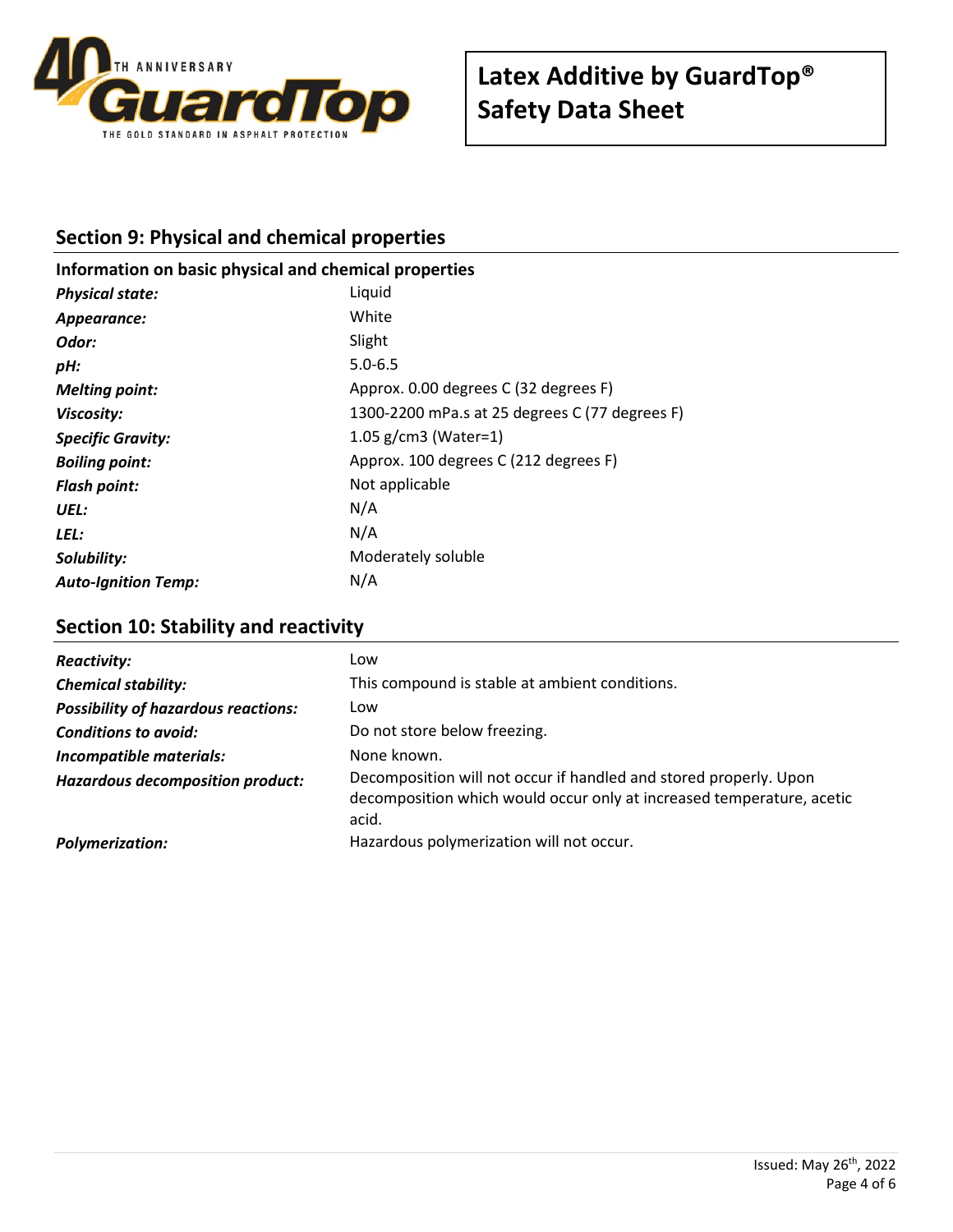

## **Section 11: Toxicological information**

| <b>Skin corrosion:</b>                                 | Skin irritation is not expected.                                           |  |
|--------------------------------------------------------|----------------------------------------------------------------------------|--|
| Serious eye damage/irritation:                         | Eye irritation is not expected.                                            |  |
| <b>Respiratory or skin sensitization:</b>              | No data available to indicate respirator or skin sensitization will occur. |  |
| <b>Germ cell mutagenicity:</b>                         | <b>None</b>                                                                |  |
| Carcinogenicity:                                       | No data available to indicate carcinogenic hazard.                         |  |
| <b>Reproductive toxicity:</b>                          | No data available to indicate mutagenic or genotoxic hazard.               |  |
| Specific target organ toxicity                         | Skin and/or respiratory irritation should not occur.                       |  |
| (single exposure):                                     |                                                                            |  |
| Specific target organ toxicity<br>(repeated exposure): | No data available to indicate target organ toxicity.                       |  |
| <b>Aspiration hazard:</b>                              | No aspiration symptoms are expected.                                       |  |
| Symptoms/injuries after inhalation:                    | Respiratory tract irritation, cough, chest discomfort.                     |  |
| Symptoms/injuries after eye contact:                   | Eye tearing, irritation.                                                   |  |
| Symptoms/injuries after ingestion:                     | No symptoms indicated in the event of ingestion.                           |  |

## **Section 12: Ecological information**

#### **Environmental Hazards**

No adverse effects are expected in the event or a spill involving this material. A polymer component is not readily biodegradable. Elimination by adsorption to activated sludge. Separation by flocculation is possible.

| <b>Section 13: Disposal considerations</b> |  |
|--------------------------------------------|--|
|--------------------------------------------|--|

| Waste Disposal:                | Dispose of according to regulations by incineration in a special waste<br>incinerator. Small quantities may be disposed of by incineration in an<br>approved facility. Observe local/state/federal regulations. |
|--------------------------------|-----------------------------------------------------------------------------------------------------------------------------------------------------------------------------------------------------------------|
| <b>Contaminated Materials:</b> | Treat as product waste. Recommended cleaning agent is water.                                                                                                                                                    |
| <b>Container Disposal:</b>     | Unclean, empty containers should be disposed of in the same manner as<br>the contents.                                                                                                                          |

## **Section 14: Transport information**

| <b>USDOT &amp; Canada TDG Surface:</b> | Not regulated for transport. |
|----------------------------------------|------------------------------|
| <b>Transport by sea IMDG-Code:</b>     | Not regulated for transport. |
| Air transport ICAO-TI/IATA-DGR:        | Not regulated for transport. |